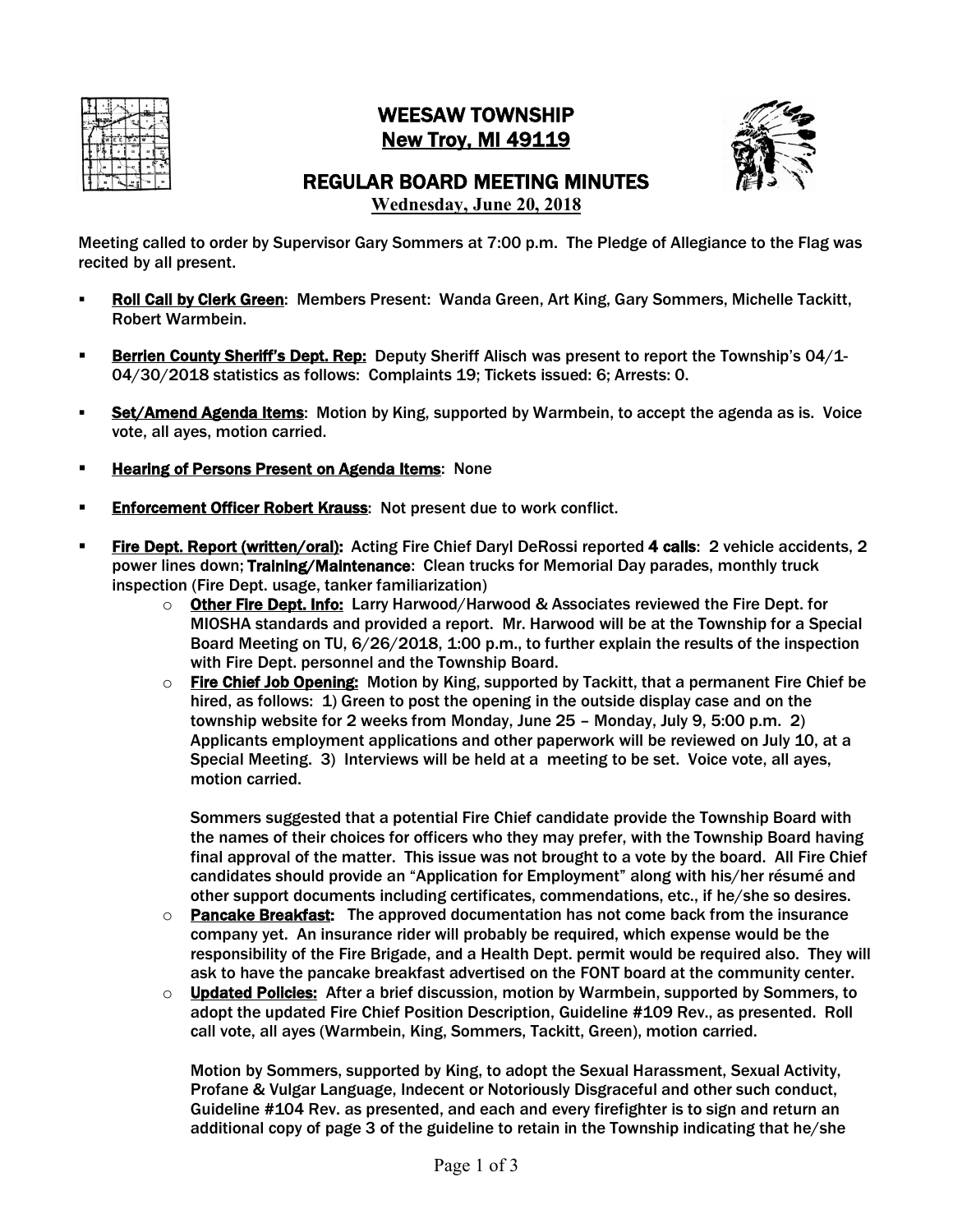has received the document and agrees to abide by same. Roll call vote, all ayes (Green, Tackitt, Sommers, King, Warmbein), motion carried. Both of these guidelines were previously forwarded to Attorney Senica for review and editing.

- o Fire Dept. Association Dinner Funding: After considerable discussion, nothing was finalized. On numerous occasions various Township Board members have been told by an MTA consultant, who is an attorney, that this is an illegal expenditure. There were a number of suggested ideas for funding, such as, that the Fire personnel, under the umbrella of the Fire Brigade initiate fundraisers, as other Fire Departments do; that the need for donations be made known and accepted by the Fire Brigade; and that the firefighters also subsidize the fund. Along with the foregoing suggestions, and no final recommendation resolution, Sommers put forth that they have another potluck dinner for the upcoming function. It was also suggested that the Fire Brigade be kept active for holding donated and fundraiser funds.
- $\circ$  Fire Dept. New Special Events Forms/procedure: The forms were not received from Par Plan by the Clerk to hand out.
- § Approve Previous Minutes: Motion by Warmbein, supported by King, to approve the Regular Board Meeting minutes of Wed., May 16, 2018, as presented. Voice vote, all ayes, motion carried.
- § Correspondence:
	- $\circ$  B.C. Board of Commissioners' Resolution received relating to new Assessing procedure and ramifications involved. This resolution has been forwarded to Assessor Angie Story for her input. Motion by Warmbein, supported by King, to table the B.C. Board of Commissioners Resolution. Voice vote, all ayes, motion carried.
- Approve Accounts Payable Monthly Expenditures Report: Motion by King, supported by Sommers, to approve the expenditures as presented as follows: General Fund \$18,278.92; Fire Dept. \$3,266.02; Ambulance \$\$2,348.77; Sewer Fund: \$12,575.07, for a total of all expenditures \$\$36,468.79. Roll call vote, all ayes (Tackitt, Warmbein, Sommers, King, Green), motion carried.

## DEPARTMENTAL REPORTS:

- **Treasurer's Report:** Tackitt provided the bank balances, and reported that the summer tax bills will be sent out by 07/01/2018. She will be in the office on Tuesdays for tax collections. The last day to collect is Sept. 14, and the hours that day will be 9:00 a.m. – 5:00 p.m.
- **B/Z Administrator Report: Zoning Report provided by Bob Kaufman.**
- Planning Commission Minutes: No meeting in May, thus no approved minutes to provide.
- Parks/Recreation: Weesaw Parks Summer Priority List was distributed to the board members by Jack Dodds. The priority list consists of a Porta-john 4 mos. \$320; rebuilt picnic table, trash barrels, lid \$270; build message board incl. materials \$100; rules sign for Weesaw Park \$100, for a total of \$790. Motion by Sommers, supported by King, to approve up to \$800 to purchase the aforementioned items from the priority list. In addition, the ADA tabletop for Mill Rd Park will be replaced by the Parks Committee using the already-purchased ADA top.
- **Cemetery Committee:** The Glendora Cemetery survey has been completed for \$1400 by Wightman & Assoc. including longitude and latitude marking. Steel posts will be provided by King and to be put in the proper designated places, as designated by the surveyor Wightman. We will need to get some sort of survey stake protection for the stakes that are located in the south neighbor's driveway, so as not to prove a problem when the stakes are driven over. Stakes also were found to be located so that a small section of a neighbor's building to the south is situated on the cemetery property. The stakes will be placed where the surveyor has indicated.
- **Road Committee:** Larson Rd. project will include gravel and cloth to be installed up to \$17,000 (\$10,000 will be paid by the Township; B.C.R.D. will pay \$7,000) to provide repairs to the road.
- Website Committee: No report.
- **Drains Committee:** Sommers talked with Mr. Quattrin regarding our excessive drains assessments.
- **Example 3 None** None